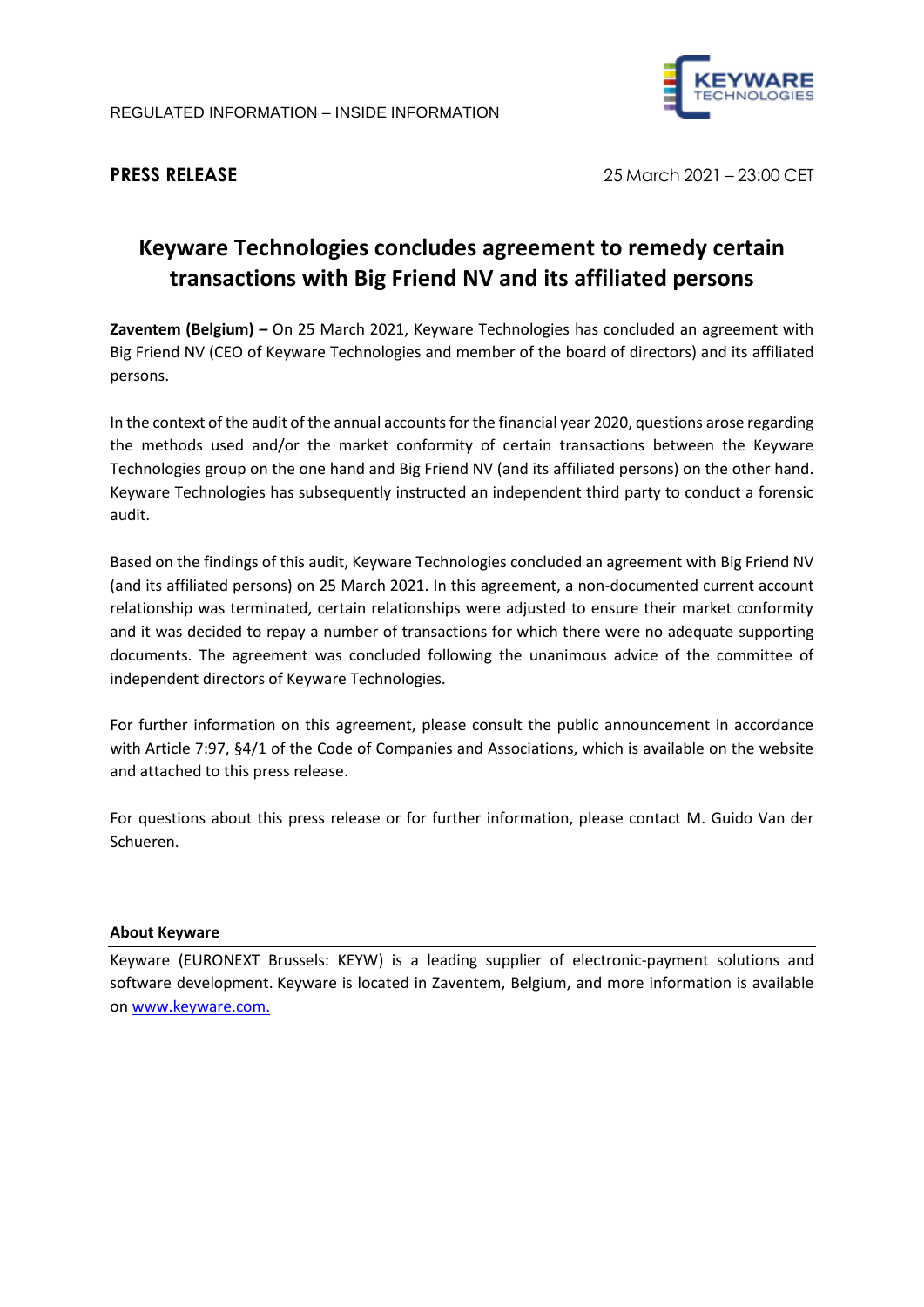**KEYWARE TECHNOLOGIES NV Ikaroslaan 24, 1930 Zaventem (Belgium) Enterprise number: 0458.430.512 RPR/RPM Brussels, Dutch division (Keyware Technologies)**

## **PUBLIC ANNOUNCEMENT IN ACCORDANCE WITH ARTICLE 7:97, §4/1 CCA CONCERNING AN AGREEMENT WITH RELATED PARTIES**

On 25 March 2021, the board of directors of Keyware Technologies concluded an agreement with Big Friend NV, European Investment Hub BV and Mr Stéphane Vandervelde.

Big Friend NV is a related party to Keyware Technologies within the meaning of Article 7:97 of the Code of Companies and Associations (the **CCA**), since it fulfills a mandate as a member of the board of directors and chairman (CEO) of the management committee of Keyware Technologies. Mr. Stéphane Vandervelde is the permanent representative of Big Friend NV in the board of directors. European Investment Hub BV is a company associated with Big Friend NV and Mr. Stéphane Vandervelde.

In the context of the audit of the annual accounts for the financial year 2020, the auditor reported several transactions to the board of directors, of which he could not assess whether they were in accordance with the CCA, Keyware Technologies' articles of association or any other applicable legislation, and whether they were justified in the interests of the Keyware Technologies group.

The board of directors has subsequently instructed EY as an independent third party to carry out an additional investigation. The purpose of this investigation was to enable the Company to ascertain under what conditions a global agreement could be concluded with Big Friend NV (and its affiliated persons) to remedy each of the relevant points in the best interests of Keyware Technologies.

When deciding to conclude this agreement with Big Friend NV (and its affiliated persons), the board of directors of Keyware Technologies applied articles 7:96 and 7:97 CCA.

The agreement of 25 March 2021 aims to define and/or revise the terms and conditions of the transactions about which questions arose as to the methods used or the market conformity of the transactions concerned, in order to safeguard the (in particular financial) interests of the Keyware Technologies group.

Pursuant to the agreement:

an immediate end is put to the current account positions between entities affiliated with Keyware Technologies on the one hand and Big Friend NV and its affiliated companies on the other hand, whereby the companies affiliated with Keyware Technologies receive full repayment, increased by an arm's length interest rate;